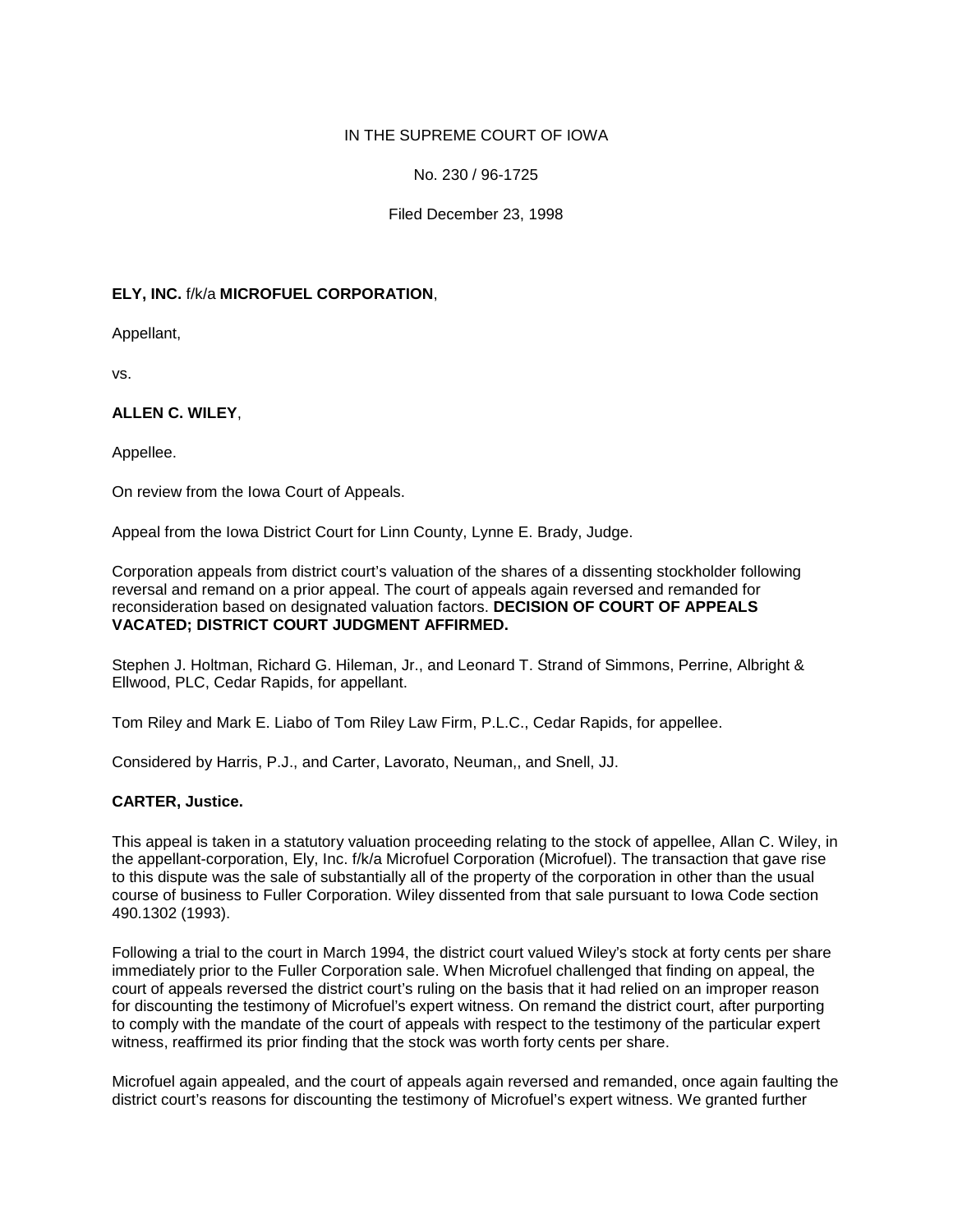review. After reviewing the record and considering the arguments presented, we vacate the latest decision of the court of appeals and affirm the August 28, 1996 judgment of the district court.

Microfuel was a company formed in 1988 by Wiley, two energy suppliers (IES Industries and Midwest Resources), and a venture capital company (Arete Ventures) for development and sale of a process to grind coal and other substances into fine powder that may be utilized in coal-fired power plants to reduce air pollution. Wiley had been involved in this effort for several years. He held patents for the process under development, which the new corporation acquired.

The original stock subscription was for twenty-five cents per share. After the initial capitalization, further stock subscriptions occurred. Because these additional subscriptions were based on the need to maintain operating capital, the sums paid for the newly issued shares were determined on an arbitrary need-forcash basis. At the time of the present transaction, the average price paid by all shareholders was fortythree cents per share on 7,889,875 shares. The largest shareholder, IES Industries, had invested more than \$2 million by the end of 1990.

Because its product was in development, Microfuel had virtually no sales revenue while incurring substantial operating expenses. It incurred a net loss of \$621,133 in 1991 and suffered over \$2.8 million in net losses from 1988 through 1992. In the summer of 1991, Microfuel's board of directors sought to address the company's cash crisis by contacting each shareholder and attempting to raise additional capital at twenty cents per share. Except for IES Industries, all of the remaining shareholders were unwilling to invest additional funds on those terms.

When the board of directors met in August 1991, Microfuel had only enough cash reserves to keep the company afloat for approximately one month. At this time, it decided that it should attempt to locate a strategic partner for purposes of marketing its product. Fuller Corporation was a prospect for this purpose. In the meantime, IES Industries provided additional financing in the form of a convertible demand note under which it advanced more than \$350,000 to the corporation. Under the terms of that note, all sums borrowed by Microfuel were due and owing to IES Industries on April 1, 1992, unless that note holder elected to convert the balance due into Microfuel stock at twenty cents per share. IES Industries later extended the note's due date until April 30, 1992.

Although Microfuel and Fuller Corporation discussed the latter becoming involved in the enterprise as a strategic partner, Fuller Corporation preferred to acquire Microfuel outright. It ultimately offered to buy all of the assets of the company for \$750,000 in cash, plus future royalties over a seven-year period not to exceed \$6.5 million. While the Fuller offer was pending, Wiley put together his own offer to buy the company that was virtually identical to Fuller's. On September 2, 1992, Microfuel's board of directors chose the Fuller Corporation offer over Wiley's offer. IES Industries and three of the five remaining minority shareholders voted in favor of the Fuller proposal. Wiley voted against the Fuller proposal, and one shareholder abstained. Wiley subsequently perfected a dissent from the transaction with respect to his twelve percent minority interest in the corporation.

In valuing Wiley's dissenting shares pursuant to the statutory appraisal process, the board of directors of Microfuel determined the fair value thereof to be "the amount of cash currently available for distribution to Mr. Wiley in proportion to his shares (twelve percent of all outstanding shares)" and an assignment in kind of twelve percent of any future royalties to be received from Fuller pursuant to the sale agreement. The amount of cash available for distribution to Wiley in proportion to his shares was determined to be \$24,200, a sum that was tendered to him plus statutory interest. His rejection of that offer prompted this pending litigation. Other facts that are relevant to the appeal will be discussed in connection with our consideration of the legal issues presented.

#### **I.** *Prior Proceedings.*

A. *The first district court decision*. The district court initially ruled on the disputed valuation issue on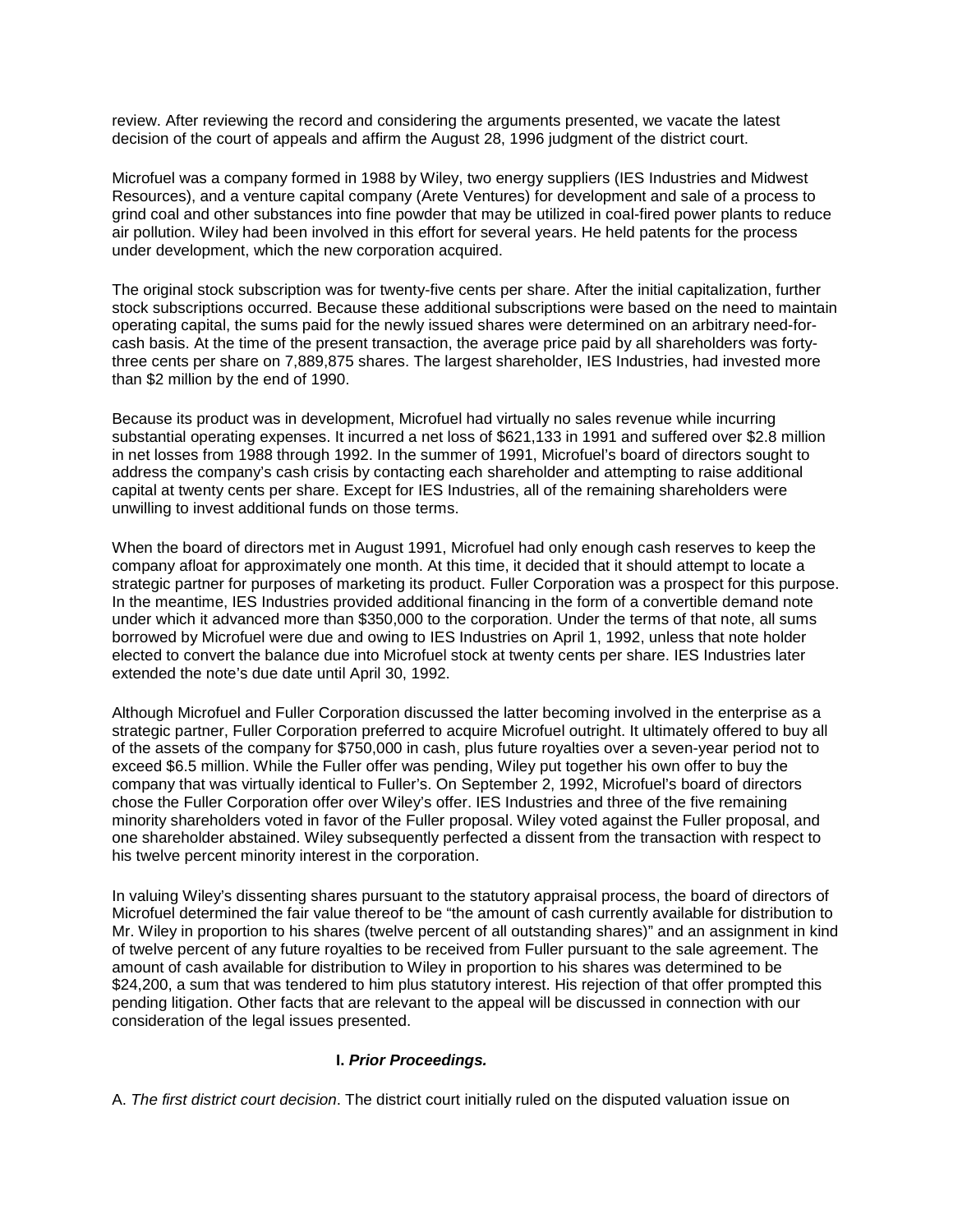August 31, 1994. In its decision, the court detailed the financial history of the company and then reached a conclusion as to the value of Wiley's shares by analyzing the conclusions of the two expert witnesses that testified at trial. These witnesses were Paul Much, who testified for the corporation, and Yale Kramer, who testified for Wiley.

Microfuel's witness, Much, had testified that the transaction in which all of the assets of the corporation were sold to Fuller Corporation was an accurate reflection of the value of the outstanding Microfuel shares. Because Microfuel retained the debts of the company, Much believed that the value of the shares was the pro rata interest of each shareholder in the remaining cash from the Fuller Corporation sale after those debts had been paid in full. He also acknowledged that some basis should be provided for granting Wiley his proportionate share of any future royalties that might be paid the corporation under the terms of the sale. In sum, it was Much's testimony that the corporation's determination of fair value was correct.

Wiley's witness, Kramer, believed that the Fuller Corporation transaction was not an accurate measure of the fair value of Wiley's stock for two reasons. The first reason was temporal, *i.e.*, that the value of a company after all of its assets have been sold is not a fair measure of its value immediately prior to the sale, which is the time that valuation for purposes of section 490.1301(3) is to be made. Kramer's second reason for finding the Fuller Corporation sale to be an unreliable measure of value was the language in section 490.1301(3) that excludes, as evidence of value, "appreciation or depreciation in anticipation of the corporate action," which gives rise to the dissenter's rights.

Kramer based his opinion concerning the value of Wiley's shares on a combination of factors, many of which included affirmations of the value of the company and its stock by the corporation's own financial analysts or analysts employed by the controlling shareholder, IES Industries. Based on these various factors, Kramer valued Wiley's stock at forty cents per share immediately prior to the transaction.

The district court rejected Much's testimony for the same grounds that Wiley's expert witness, Kramer, had rejected it and also because the district court found:

> [E]vidence from witnesses involved indicates Ely, Inc. [Microfuel], was essentially out of money and the note held by IES, the major shareholder, had been called. It appears . . . from the seller's standpoint this really was a compulsion sale. Ely, Inc. [Microfuel], had very few options available at the time of the sale.

The court then analyzed Kramer's testimony as follows:

[T]he court is faced with deciding whether or not Mr. Kramer's valuation is reliable. This court now finds Mr. Kramer's valuation is reliable and appropriate. He considered all of the evidence and documentation available and he further has the background and expertise to make said valuation. The court now accepts his valuation and adopts it and hereby finds the value of Defendant Wiley's shares immediately prior to the Fuller asset sale was 40 cents per share.

As previously noted, Kramer's valuation assumptions were based on affirmations of the value of the company and its stock by the corporation's own financial analysts or analysts employed by IES Industries.

B. *The first appeal*. On the first appeal, the court of appeals concluded that the district court was wrong in automatically rejecting the Fuller Corporation transaction as some evidence of the value of Wiley's shares based on the reasons advanced by Kramer. It correctly noted that only "appreciation or depreciation in anticipation of the transaction" is placed beyond the court's consideration as evidence of value by section 490.1301(3). *Ely, Inc. v. Wiley*, 546 N.W.2d 218, 221 (Iowa App. 1996) (*Wiley I*). No claim had been made in the present valuation dispute concerning either appreciation or depreciation in anticipation of the transaction. The court of appeals also properly rejected the district court's suggestion that for temporal reasons tied to the statutory language the price paid in the sale of a corporation may not be a proper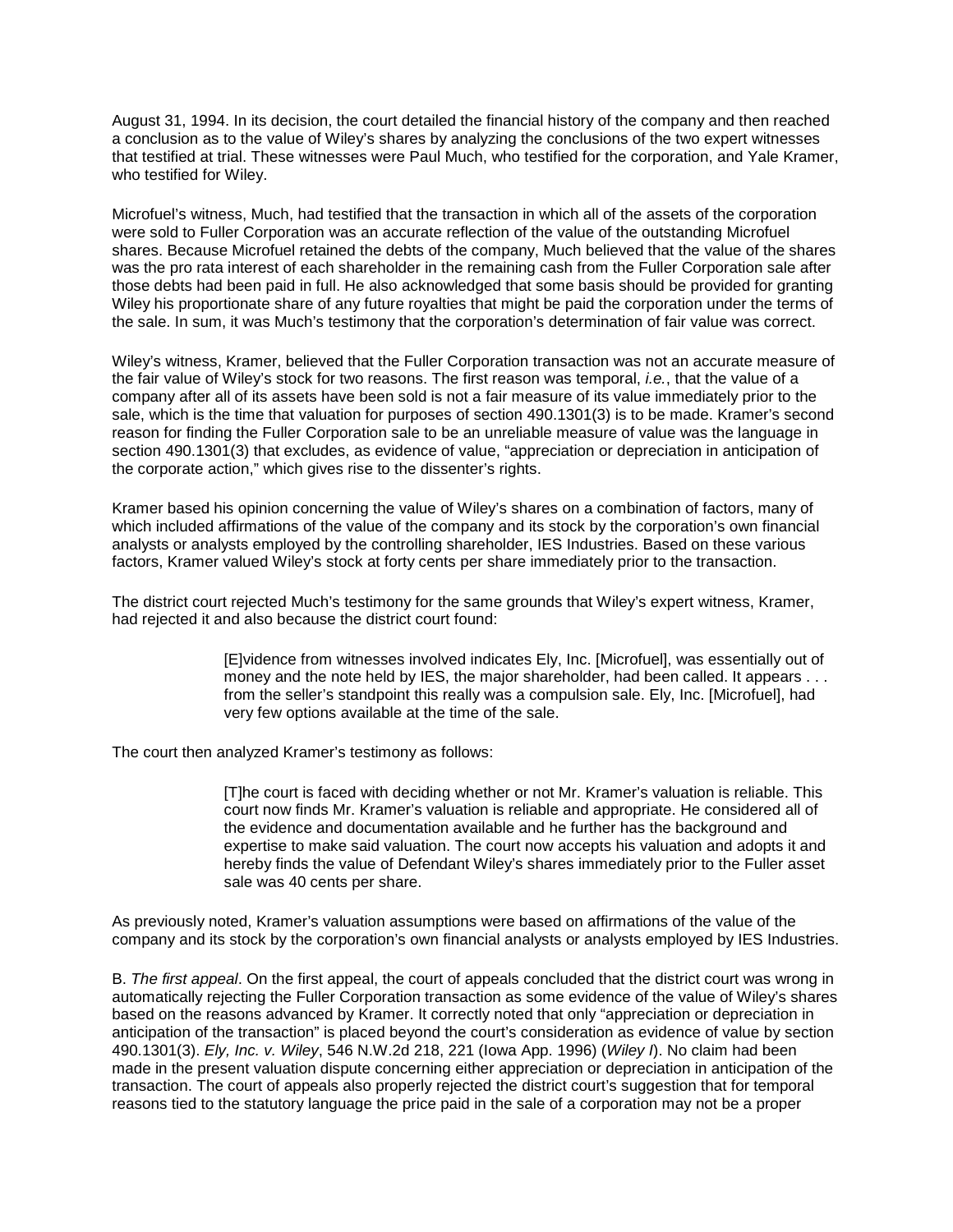measure of its value prior to the sale transaction. Based on these conclusions, the court of appeals remanded the case to the district court "to reconsider applying the proper legal standard." *Id.* In so doing, the court gave no consideration to the other ground on which the district court had rejected Much's testimony, *i.e.*, that the sale was not reflective of a free market transaction.

C. *The second district court decision*. Following remand on the first appeal, the district court again rejected Much's opinion as to value based on the Fuller Corporation sale for the reason that the sale was not a market-based transaction. It again credited Kramer's opinions concerning the valuation of the stock. It reaffirmed its prior finding that the stock was worth forty cents per share immediately prior to the Fuller Corporation sale. Microfuel again appealed.

D. *The second appeal*. On the second appeal, the court of appeals concluded that the district court's conclusion that the Fuller sale was not reflective of a free market transaction was flawed. The court observed in this regard:

> We find the district court erred in finding the Fuller sale constituted a forced transaction, and in rejecting the opinion testimony of Much.

The definition of fair market value is based upon a hypothetical buyer and seller under no compulsion to act in the marketplace. Concepts related to a hypothetical analysis, however, should not be applied to an actual transaction between an actual buyer and an actual seller. The factors and circumstances underlying the transaction involving the disputed property are properly considered.

It was for the district court to assign weight to the opinions expressed by the experts, but it was error to completely reject the opinion of Much because he considered the Fuller sale. Ely [Microfuel] was facing severe financial problems. It lacked sufficient reserves to pay its debts. It looked for additional investors and ultimately entertained purchase offers from three sources. The Fuller sale was a relevant transaction and Ely [Microfuel] was not a hypothetically compelled seller.

Based on these conclusions, the court of appeals reversed the second decision of the district court and remanded pursuant to the following mandate:

> The court is directed to consider the opinions of both experts. We leave it to the court to determine the relative weight to be given to each expert opinion.

#### **II.** *Issues on Further Review.*

In our review of the second court of appeals decision, we must potentially consider two matters: first, whether the district court rejected the testimony of Microfuel's expert witness for improper reasons in its decision following remand on the first appeal. If we conclude that the trier of fact's reasons for rejecting Much's testimony were not invalid, then we must consider Microfuel's contentions that the district court's valuation of forty cents per share is not supported by substantial evidence when the record is considered as a whole. We ultimately consider both of these questions.

A. *The district court's rejection of the opinion of Microfuel's expert witness*. Following remand on the first appeal, the district court did reconsider testimony of Microfuel's expert witness, Much, and again rejected it. It did so, not on the grounds found to be improper in the first court of appeals decision, but on another ground that had not been considered by the court of appeals on the first appeal. That ground was the district court's belief, expressed in both its first and second decisions, that the Fuller Corporation sale was not a market-based transaction. It expressed this view as follows: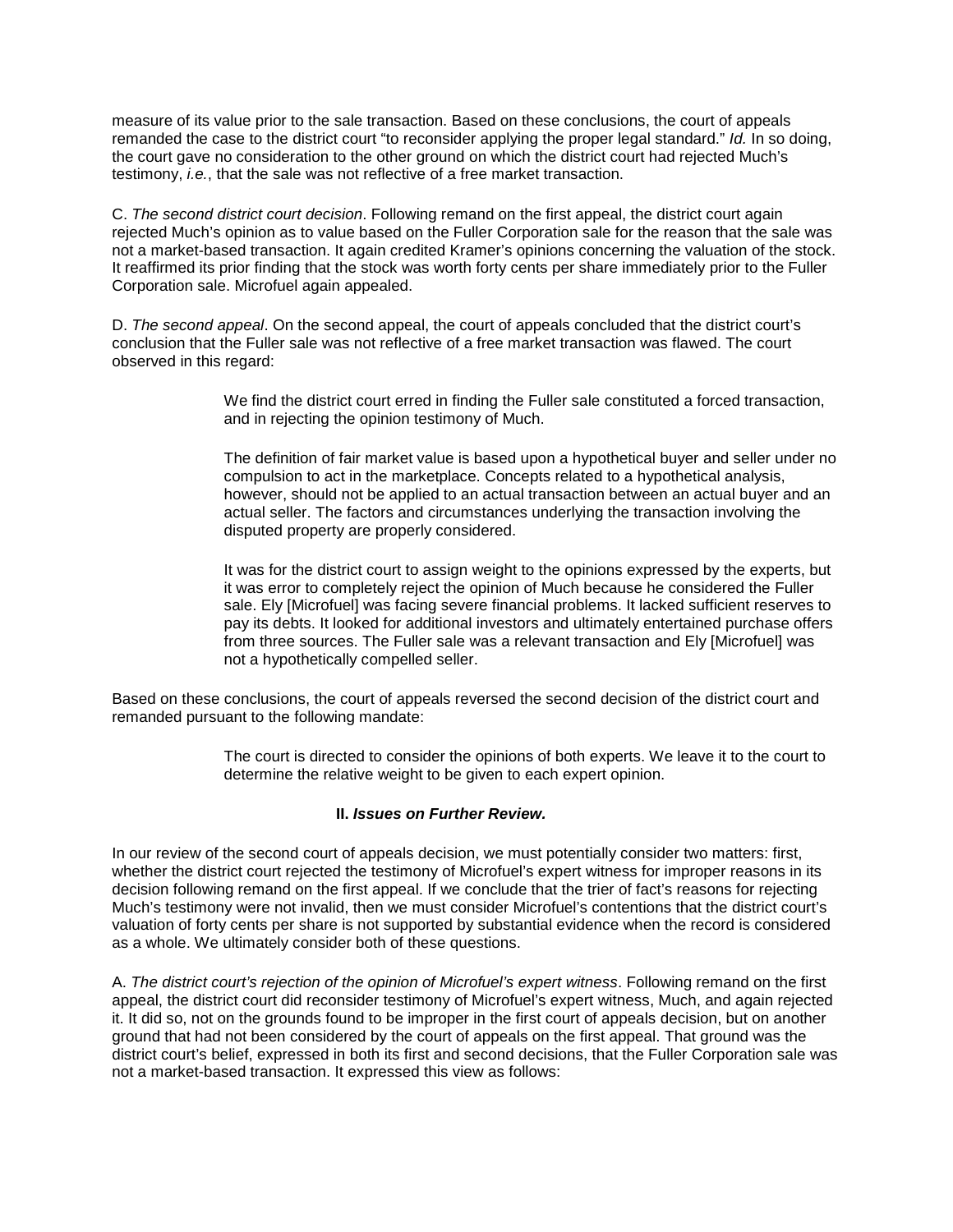[T]his court finds the sale was closer to a compulsion sale than a market-based transaction. Ely, Inc., was out of cash. The note which was held by IES, the majority shareholder, had been called. IES had no interest as the major shareholder in continuing the business. They wanted out. They wanted to sell. . . . Fuller was the only "real" suitor. If IES and other shareholders wanted out, there really were no other options. Ely, Inc. was in fact a super motivated seller in this instance, feeling quite a bit of compulsion.

We conclude that this was a permissible conclusion based on the evidence.

The court of appeals in the second appeal failed to distinguish between the facts of the underlying transaction and the expert opinion that Microfuel's witness derived from those facts. The court of appeals was correct in concluding that the circumstances of the Fuller Corporation transaction are relevant evidence in seeking to establish the value of the Microfuel corporation, but the point of contention concerns the reliability of the opinion that the expert witness, Much, derived from those circumstances. The view of the court of appeals that the actual transaction need not be scrutinized for free market indicia in order to support Much's opinion as to value was not the view of the witness himself. Mr. Much conceded in his testimony that his analysis was valid only if the corporation was not under some compulsion to sell. We conclude that there are sufficient circumstances in the record to support the district court's conclusion that the corporation was acting under some compulsion.

The second opinion of the court of appeals appears to require the district court to assign some weighted value to the Much valuation testimony, however imperfect the trier of fact finds it to be, and to apply that weighted value in some formula that the court derives to determine fair value from all of the evidence. That is precisely what this court has decided that triers of fact in fair value cases do not have to do. *See Richardson v. Palmer Broadcasting Co.*, 353 N.W.2d 374, 378 (Iowa 1984) (testimony as to a particular element may appear to the court to be so unreliable that it has no place in influencing the final result).

We are also persuaded that, irrespective of whether the Fuller Corporation transaction was labeled a forced sale or a market-influenced transaction, there were other reasons for the district court to opt for Kramer's opinion over Much's opinion. Within the ambit of its critical fact-finding, the district court did not ignore Much's expert opinion–it simply found that it was an inaccurate expression of the value of Wiley's stock. The Much testimony then simply gave way to Kramer's valuation testimony, which the district court found to be more reliable. We find nothing improper in this route to determining fair value if Kramer's testimony, buttressed by other relevant factors in the record, could be credited by a reasonable fact finder. We separately consider that issue.

B. *Whether the district court's finding of the value of Wiley's stock is supported by substantial evidence.* In concluding that Wiley's stock was worth forty cents per share immediately prior to the Fuller Corporation sale, the district court relied heavily on the opinion of Wiley's expert witness, Yale Kramer. Kramer's approach to valuing the Microfuel stock was based largely on indicia of value expressed by management of the corporation or by analysts employed by the controlling shareholder, IES Industries, at a time when there was no threat of litigation. Kramer believed that the company's pricing of its stock at one dollar per share in an effort to sell additional shares to Duke Power Company in June 1992 was significant, although he believed that the price was inflated. He opined that it was perhaps worth eighty cents per share at that time.

A discounted cash flow analysis prepared by Microfuel in March 1992 estimated the per share value of the company's stock at between \$1.08 per share and \$1.67 per share based on twenty percent and fifteen percent discount rates, respectively. Kramer believed that a thirty percent discount rate was more realistic that would have produced a per share value of approximately forty-five cents per share in March of 1992. Between that time and the time of sale, Kramer believed it was significant that the chairman of the board was expressing the view at a director's meeting in July 1992 that the company was worth \$7-9 million (eighty-eight cents per share to \$1.14 per share) at a time when the Fuller Corporation proposal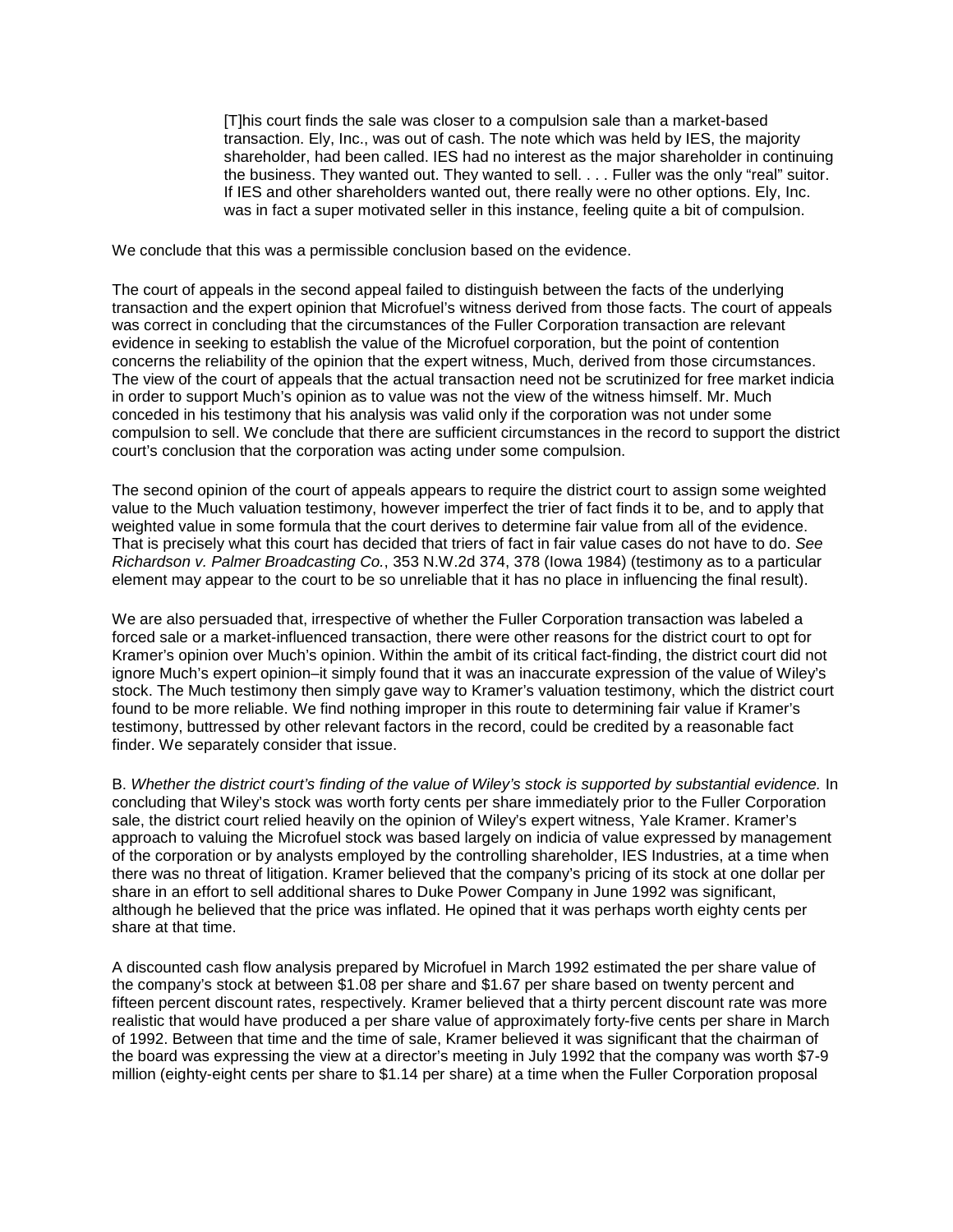was being considered.

A discounted cash flow analysis based solely on the terms of the Fuller sale (\$750,000 cash payment and a projected six years of royalty payments) indicated a per share value of between thirty-two cents per share and forty-nine cents per share, depending on the discount rate employed. Kramer did not believe that the exhaustion of the company's operating capital was a factor that forced the value of its stock below forty cents per share. That opinion was based on opportunities available to the corporation to participate in a joint venture with the Tennessee Valley Authority that would offer another financing source.

In attacking Kramer's figures, Microfuel suggests that the eighty-cent per share valuation in January 1992 was the lynchpin of all of his subsequent analysis. Because, Microfuel argues, the eighty cents per share estimate is purely speculative, the valuation analysis built on that estimate falls like a house of cards. We reject this contention for two reasons. First, valuation of a company whose product is still in the development stage is necessarily speculative. Although the venture was perhaps speculative from the onset, it was not demonstrably more speculative at the time the decision to sell was made than at times prior thereto when the view of the majority shareholders was full speed ahead. The eighty-cent per share figure seems high but was not outside the range of the evidence that might support that valuation estimate in January 1992. Second, and perhaps of more significance, is the fact that Kramer's determination of the value of the stock subsequent to the offer to Duke Power Company was influenced primarily by newly generated discounted cash flow projections that were in no way tied to an eighty-cent per share value in January of 1992.

In *Sieg Co. v. Kelly*, 512 N.W.2d 275, 278 (Iowa 1994), we interpreted section 490.1330 enacted as 1989 Iowa Acts chapter 288, section 143 (effective December 31, 1989) as effecting a change in the method of trial and scope of review for actions of this nature. We observed that under prior law the statutory appraisal action was in equity, and our review was de novo. *Sieg*, 512 N.W.2d at 278. We concluded that after the 1989 amendment such proceedings are actions at law in which the findings of the district court are binding on an appellate court if supported by substantial evidence. *Id.* For the reasons that we have previously outlined, we conclude that the district court's valuation of Wiley's stock is supported by substantial evidence.

No doubt it will come as a surprise to the other shareholders of Microfuel that the amount now due Wiley under the district court's valuation of his stock exceeds the amount of cash available for redeeming the shares of all of the shareholders in the company. That result might be tempered, however, if the future royalties payable under the Fuller Corporation sale, which, under the district court's decision, will belong to the shareholders other than Wiley, approach the levels anticipated in the company's July 1992 discounted cash flow analysis.

#### C. *Other contentions*.

1. Microfuel urges that we alter the standard of proof for judicial valuation of the shares of a dissenting shareholder to conform to the principles established in *Principles of Corporate Governance: Analysis and Recommendations* § 7.22(b) (1994) promulgated by the American Law Institute. Under that proposal, the price accepted by the board of directors is presumed to represent the fair value of the corporation unless the dissenter can prove otherwise by clear and convincing evidence. We believe that to adopt such a standard by judicial fiat would be an unwarranted alteration of the existing statutory scheme. Consequently, we decline Microfuel's invitation to adopt the American Law Institute proposal.

2. Throughout the litigation, Wiley has urged the court to award attorney fees pursuant to Iowa Code section 490.1331. To do so would require a finding that the corporation did not substantially comply with the statutory requirements or acted arbitrarily, vexatiously, or not in good faith. The record does not support a finding of such conduct on behalf of the corporation. Consequently, Wiley's claim for attorney fees is rejected. We have considered all issues presented and conclude that the decision of the court of